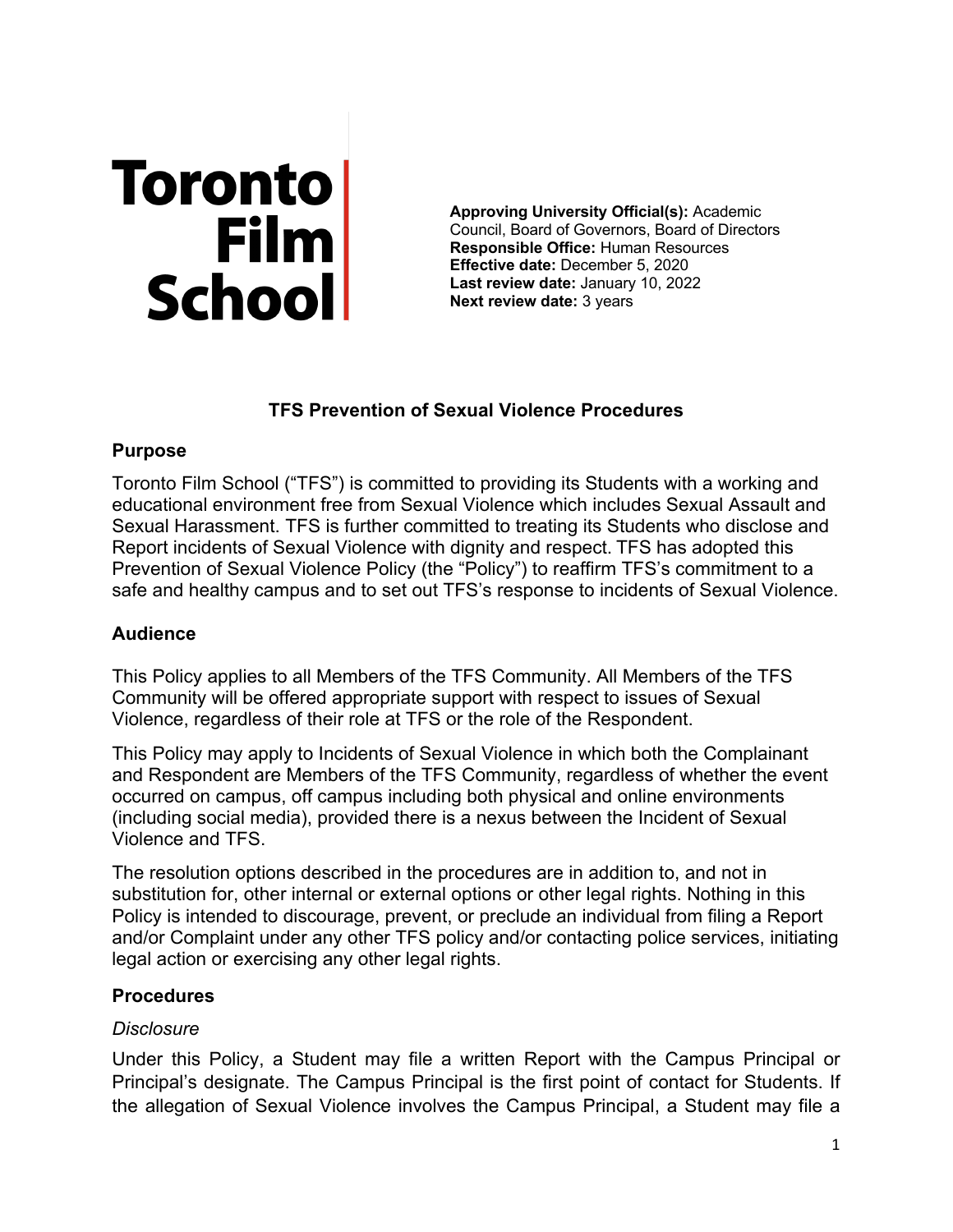Report with the Director of Employee Experience. In these situations, TFS may refer the Investigation to an external investigator to conduct an impartial Investigation and assume related responsibilities of the Campus Principal. In the event of a Report involving the Campus Principal, the Director of Employee Experience will endeavor to provide access to supports and coordinate reasonable accommodations if necessary.

An employee of TFS may file a written Report with the Director of Employee Experience or the Director of Employee Experience designate. If the allegation of Sexual Violence involves the Director of Employee Experience, employees may file a Report with the President. In these circumstances, TFS may refer the Investigation to an external investigator to conduct an impartial Investigation and assume related responsibilities of the Director of Employee Experience. In the event of a Report involving the Director of Employee Experience, the President will endeavor to provide access to supports and coordinate reasonable employment accommodations if necessary.

The Campus Principal/Director of Employee Experience will provide access to supports, services and, where appropriate, referrals to community resources (see Appendix A). Examples of supports and services that may be provided include counselling, access or referrals to medical services and emergency services.

If appropriate, the Campus Principal/Director of Employee Experience will coordinate academic and employment accommodations. Examples of academic accommodations that may be provided include extensions on assignments, incomplete grades, deferrals for examinations, exemption from attendance policies, separation of the Complainant and Respondent in a course section, time to visit a doctor/counsellor/the police/a lawyer, and petitions for late withdrawal. All academic accommodations must be arranged through the Academic Accommodations and Accessibility Office. Examples of employment accommodations which can be facilitated through the relevant management personnel, include changes in Reporting relationships, work hours, work locations, projects/assignments, separation of the Complainant and Respondent, and time away from work to visit a doctor/counsellor/the police/a lawyer.

**Duty to Refer:** If an incident of Sexual Violence is disclosed to a Member of the TFS Community, the person to whom it is disclosed has a duty to refer the Complainant to this Policy and inform them of the appropriate point of contact to obtain information regarding supports that are available to them. The person to whom the Disclosure is made should hold such information in confidence except as directed by the Complainant or as indicated in the "Confidentiality and Privacy" provisions set out in Confidentiality and Privacy section of this Policy.

TFS recognizes that individuals may require time and reflection before making the decision as to whether they wish to make a Disclosure or a Report of an incident. Notwithstanding those considerations, individuals who have experienced an incident of Sexual Violence are encouraged to make a Disclosure and/or Report as soon as they are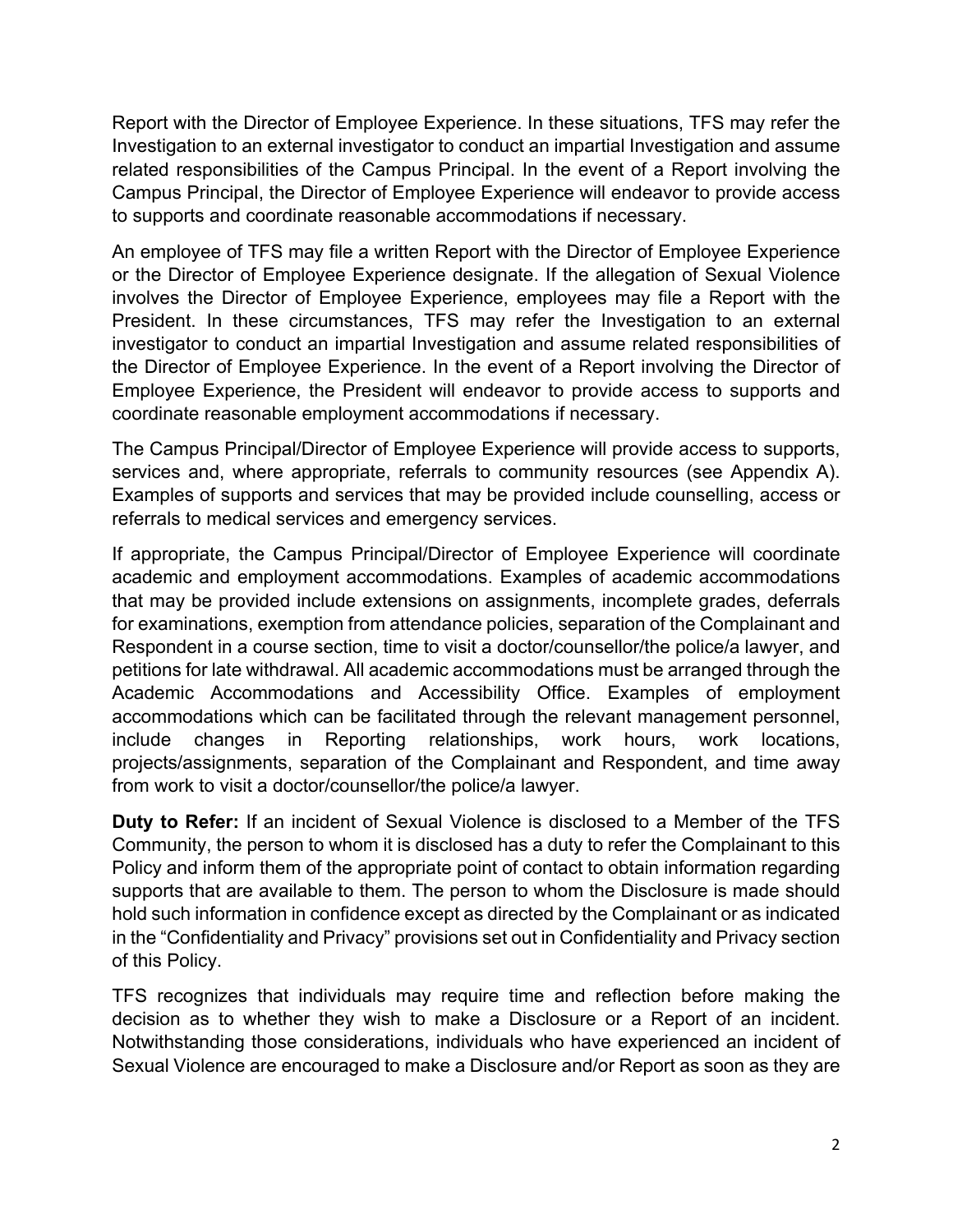able to do so, recognizing that the passage of time may affect TFS's ability to address the issues raised by a Disclosure or a Report.

# *Reporting*

A Complainant has the right and the choice to Report to TFS an incident of Sexual Violence with respect to an incident of Sexual Violence for the purposes of initiating the processes set out in this section. A Report can also be filed by an individual that has witnessed Sexual Violence. Reporting can be initiated in person, by phone or by email. If a Complainant chooses to Report by email, the Complainant should fill out and attach the Sexual Violence Reporting Form which outlines the details related to the allegation of Sexual Violence and send it to the Campus Principal/Director of Employee Experience (depending on if the Respondent is a Student or an employee, respectively). In person and phone Reporting methods should provide the same information as requested on the form. The Complainant will be contacted within 72 hour or as soon as reasonably possible, to confirm the form's information and to discuss next steps.

The filing of a Report does not necessarily mean that the Complainant must request an Investigation into the matter. The Complainant still has the choice to determine if that is what they will request. TFS may proceed with an Investigation even if not requested by the Complainant if the circumstances warrant it (i.e., if the complaint raises issues of workplace violence or harassment, or if the Student is a minor). However, the Complainant may choose not to request an Investigation, and has the right not to participate in any Investigation that may occur. The Complainant will still be entitled to receive other supports outlined in this Policy regardless of whether they decide to request an Investigation or choose not to participate in one.

TFS will take reasonable steps to protect Complainants who Report an incident of Sexual Violence from retaliation. For example, TFS may advise individuals in writing of their duty to refrain from committing an act of reprisal, and sanction individuals for a breach of that duty. TFS may also address the potential for reprisals by providing an accommodation appropriate in the circumstances. For example, a Complainant may be provided with a security escort to, from and between their classes/at their place of work.

Safety Plans: The Campus Principal/Director of Employee Experience will coordinate safety plans for Complainants, if required. Components of safety plans can include: escorts to and from campus and/or transit, parking lots, one-touch mobile alerts to police and/or security services.

Interim Measures: The Campus Principal/Director of Employee Experience may consider implementation of interim measures to protect Complainants while any external or internal proceedings are underway. Examples of interim measures include removal of the Respondent from classes/projects, separation of the parties, no contact orders, class and/or schedule changes, limits on accessing particular and/or all facilities.

Risk Assessment: The Campus Principal/Director of Employee Experience may initiate an assessment of risk to the community to be conducted.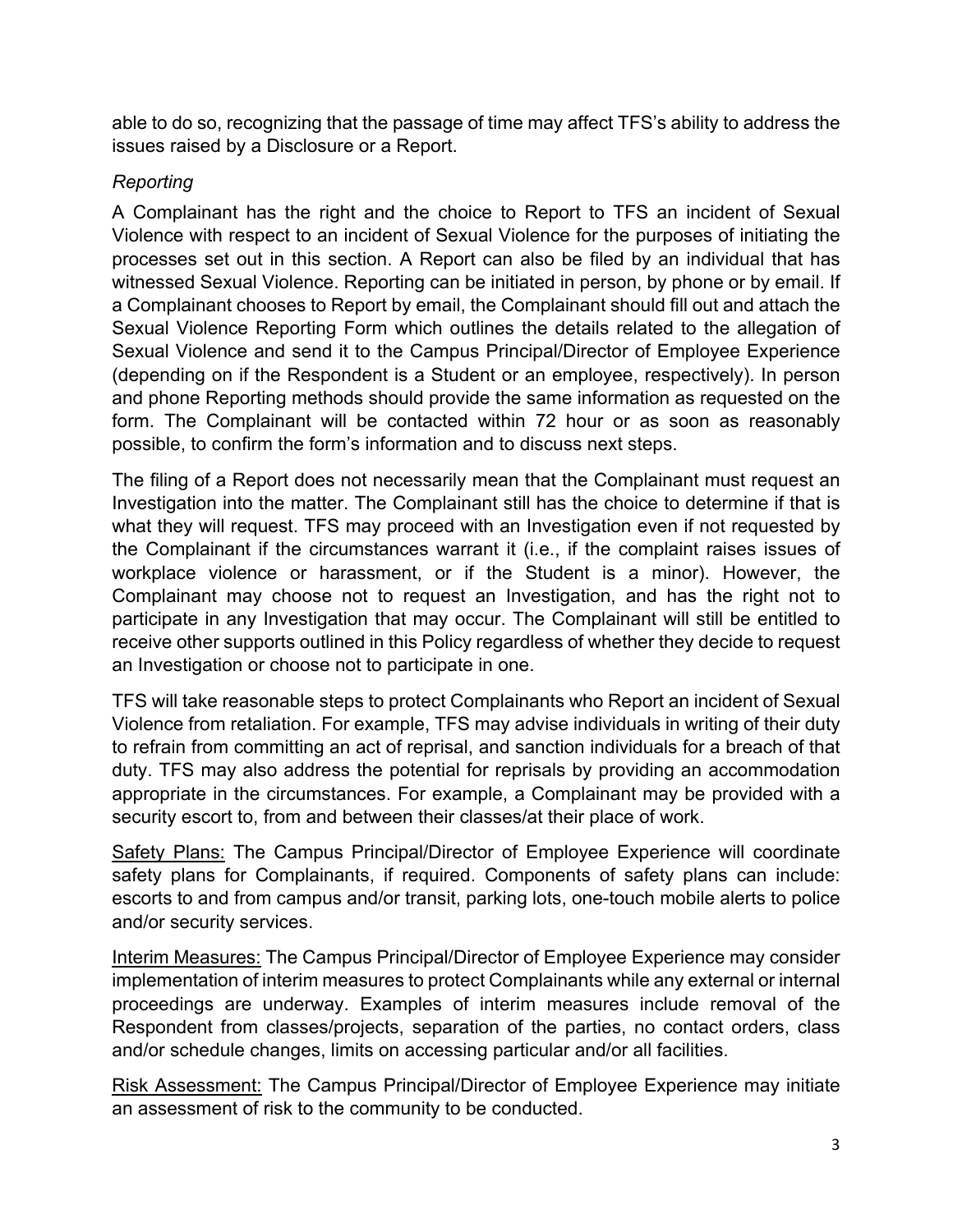Emergency Measures: If the Campus Principal/Director of Employee Experience determines that the presence of a Student/employee poses a risk to the safety or security of any Member of the TFS Community, they may impose an immediate suspension of up to 10 days. The Respondent and Complainant will be notified of the decision to invoke an immediate suspension.

If the Campus Principal/Director of Employee Experience determines that the Student/employee continues to pose a risk to the safety or security of any Member of the TFS Community or other persons resulting from an incident of Sexual Violence, they may suspend a Student/employee for more than 10 days to a maximum of 90 days.

# *Preliminary Assessment*

Upon receipt of a Report or a complaint of alleged Sexual Violence, the Campus Principal/Director of Employee Experience will endeavor to respond promptly.

The Campus Principal/Director of Employee Experience will conduct a preliminary assessment to establish whether the Reported conduct falls within the definition of Sexual Violence as set out in this Policy. If the Reported conduct does not fall within the definition of Sexual Violence outlined in this Policy, the Campus Principal/Director of Employee Experience will convey this assessment in writing to the Complainant and inform the Complainant of their right to an appeal under the Appeals section of this Policy. In these cases, the Campus Principal/Director of Employee Experience may also refer the Complainant to another TFS policy or office for further assistance.

If the Campus Principal/Director of Employee Experience considers the Reported conduct to be covered by this Policy, they will move forward to the Investigation stage and ask the Complainant if they wish to participate in an Investigation.

The Campus Principal/Director of Employee Experience will determine who should conduct the Investigation by taking into consideration the seriousness of the allegation, the knowledge and expertise required in investigating Sexual Violence matters, and the parties involved. Where the Complainant and the Respondent have the same/different Reporting structures, the Campus Principal/Director of Employee Experience will determine who the appropriate person is to take responsibility for the Investigation. The investigator and all designated TFS officials involved shall have received appropriate training in the proper handling of sensitive issues surrounding Sexual Violence. Complainants should not be asked any questions related to their sexual history.

If appropriate in the circumstances, the Campus Principal/Director of Employee Experience may also appoint an independent investigator to investigate the Report.

The Campus Principal/Director of Employee Experience will determine whether an incident of Sexual Violence should be referred immediately to the police. In such cases, TFS may conduct its own independent Investigation and make its own determination in accordance with its own policies and procedures.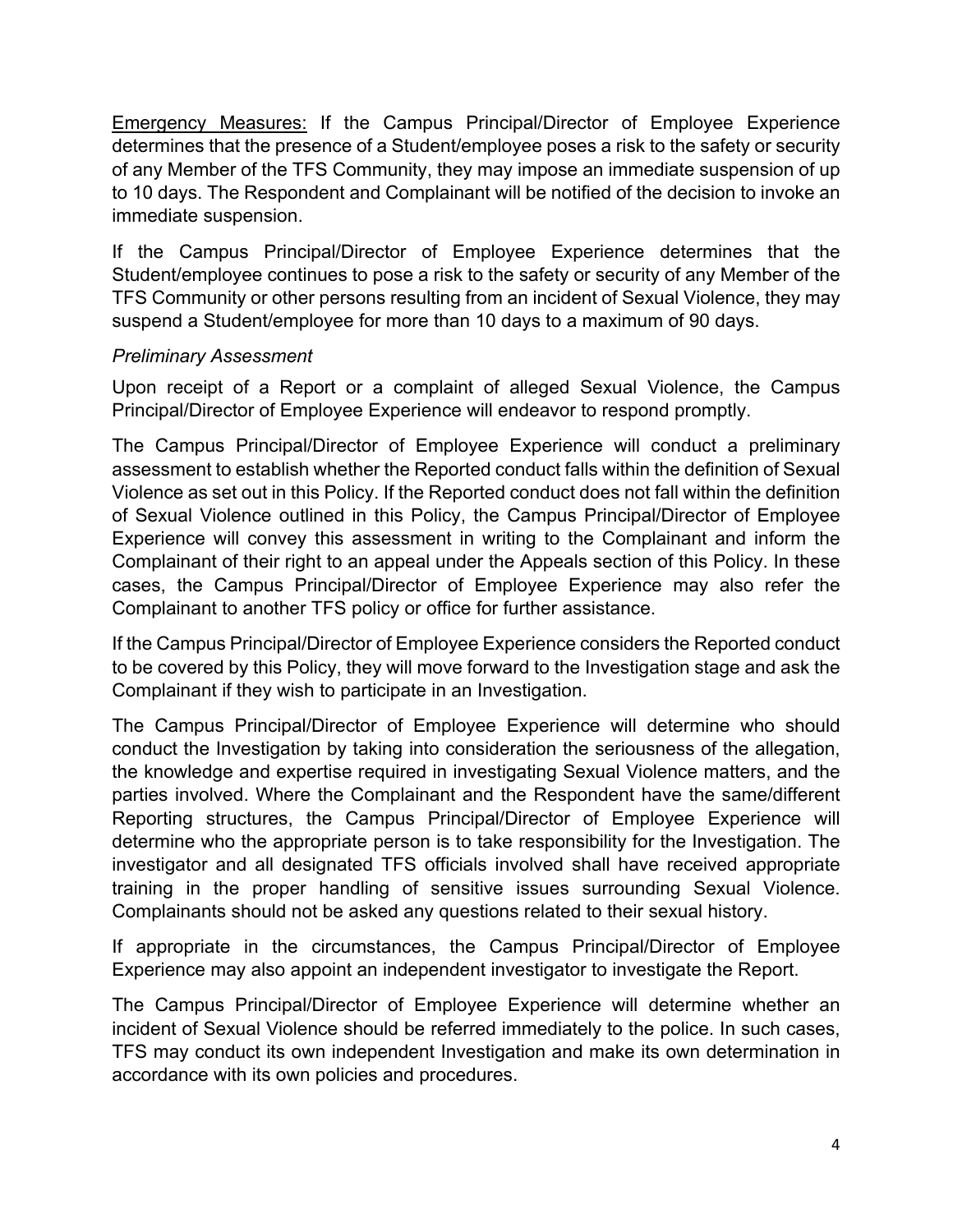Where an allegation of Sexual Violence is made by a person who has not experienced Sexual Violence themselves but has witnessed it, TFS's ability to address the allegation will depend on the information available.

Both the Complainant and the Respondent have the right to be accompanied by a support person during the Investigation. A support person is expected to adhere to the principles of "Confidentiality and Privacy" outlined in this Policy.

If an Investigation proceeds under this Policy, the Report of the preliminary assessment (including interim measures) will be provided to the investigator.

TFS does not have the jurisdiction to address allegations made against a person who is not a Member of the TFS Community. However, in the event of such allegations, TFS may be able to take measures, such as restricting access to campus by the person against whom allegations are made.

If the Respondent's relationship with TFS ends and the Respondent is no longer at or with TFS, the formal Reporting process in this Policy may be suspended. If the Respondent returns and once again becomes a Member of the TFS Community, a formal Reporting process may resume. A Respondent's temporary leave of absence from TFS or a temporary break in his or her relationship with TFS do not prevent a resumption of a formal Reporting process when such leave has ended or when the relationship between TFS and the Respondent resumes.

In addition to the "Confidentiality and Privacy" provisions, all Members of the TFS Community who are involved in receiving a Report of an Incident of Sexual Violence or who are involved in addressing or investigating it should treat the matter discreetly and confidentially as practicable within the context of their roles in implementing this Policy. Information should be shared to the extent necessary to carry out responsibilities under this Policy.

Documents and information related to a Report will be held securely. Specifically, this information will be kept by the Campus Principal/Director of Employee Experience in a secure location. The documents will be kept for a period of three years from the date that the Complainant or Respondent ceases to be enrolled in TFS, whichever is later.

Deadlines and timelines: The Investigation will be completed in a timely manner and generally within 90 days or as soon as reasonably possible. If there are extenuating circumstances which cause the extension of deadlines, the Campus Principal/Director of Employee Experience may extend a deadline where the delay is requested in good faith and the extension does not prejudice those involved in the Reporting process.

# *Investigation Procedures*

An Investigation will be initiated in a timely manner after the Preliminary Assessment.

The investigator will taking the following steps: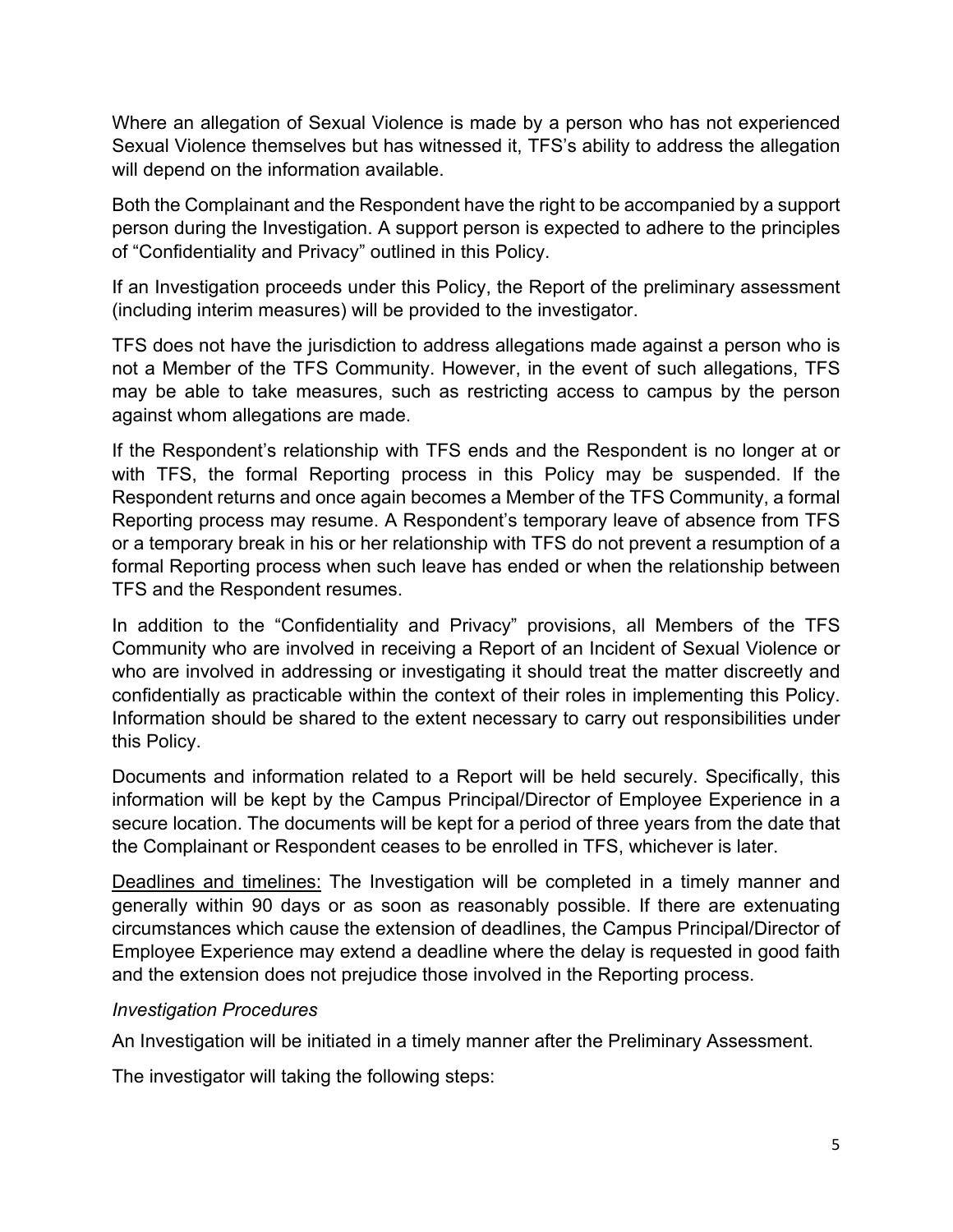- 1. Ensure that appropriate measures are taken to protect the safety of the Complainant(s);
- 2. Keep all information related to the investigation confidential to the extent practical. Other parties subject to confidentiality will be reminded of their obligations and be asked to sign the relevant Confidentiality Statement;
- 3. Will use the Formal Investigation Template to organize their Investigation plan, collection of evidence, analysis, and findings in a methodical and objective manner;
- 4. Notify the Complainant(s), the Respondent(s) and witness(es) that they are entitled to support and assistance throughout the process (including the availability of the Academic Accommodations and Accessibility Office, mental health counsellors for Students, Employee Assistance Program, and support from the Diversity, Equity and Inclusion Office where appropriate);
- 5. Ensure that the Respondent(s) have a copy of the Report allegations and provide the Respondent(s) with an opportunity to respond;
- 6. Interview the Complainant(s) and/or the third party that submitted the Report;
- 7. Interview the Respondent(s);
- 8. Take reasonable steps to interview witness(es) who may be identified by the Complainant(s), the Respondent(s) as necessary to conduct a thorough Investigation including individuals who were involved or who has, or may have, knowledge of the incident;
- 9. Take appropriate notes and statements during interviews with the Complainant(s), the Respondent(s) and any Witnesses;
- 10.Re-interview the Complainant(s), Respondent(s) or any witnesses if appropriate;
- 11.Collect and review relevant documents/evidence;
- 12.Come to conclusions about whether the allegations are substantiated based on a balance of probabilities;
- 13.Consult with the Diversity, Equity and Inclusion Office when appropriate on matters requiring subject matter expertise on diversity, equity and inclusion issues;
- 14.Provide a written summary of the steps taken during the Investigation, the complaint, the allegations of the Complainant(s), the response from the Respondent(s), the evidence of witnesses, and the evidence gathered. The summary must set out findings of fact and conclude whether Sexual Violence was found or not. This written summary will be kept in the internal Investigation file. A shorter Investigation conclusion letter should be provided to the Complainant(s) and the Respondent(s) so that they have an opportunity to respond; and
- 15.Take appropriate action(s) to resolve the situation and inform the Complainant(s) and the Respondent(s) of any corrective action that has resulted from the Investigation.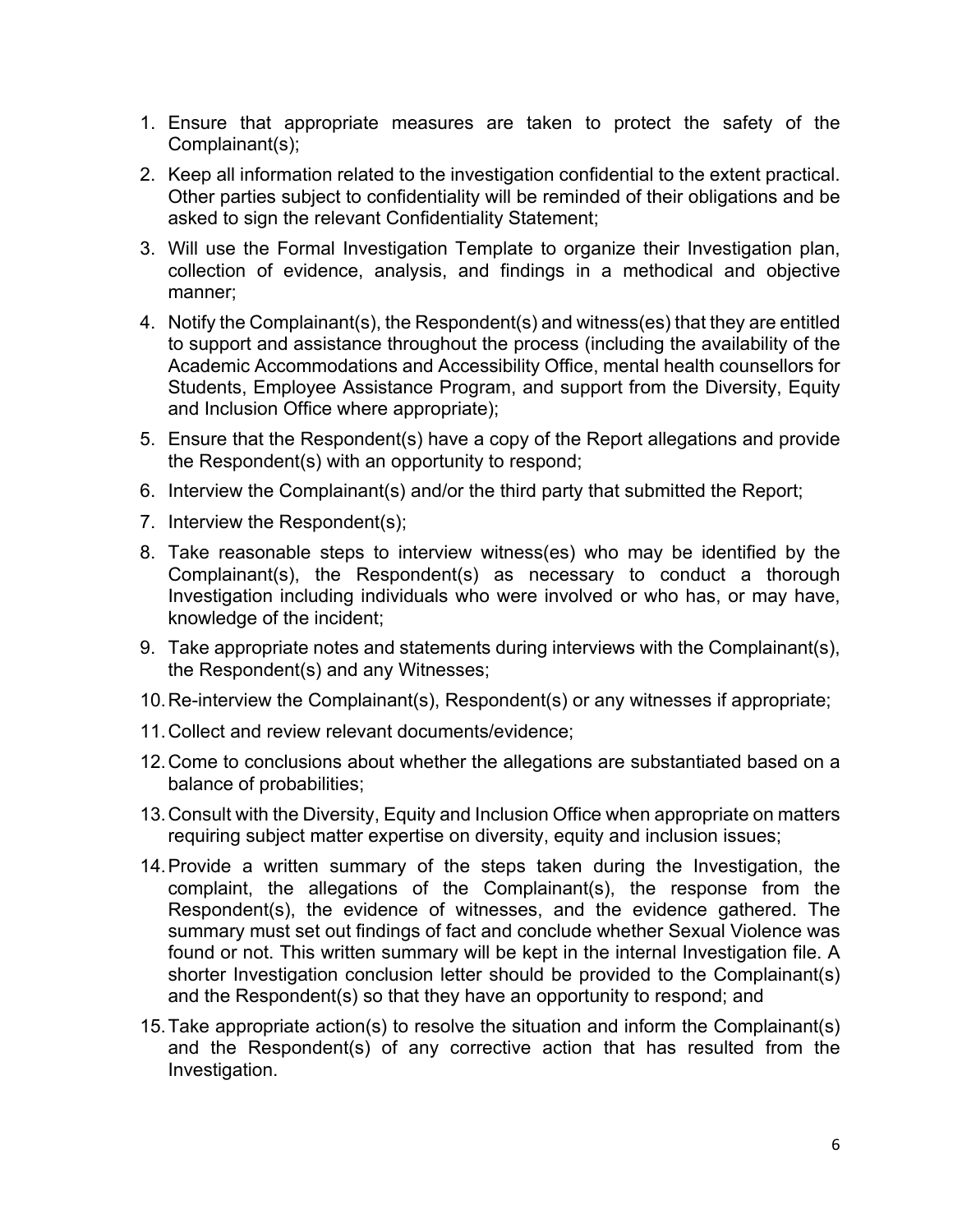If the Respondent(s) decline(s) to participate in the investigative process, the Investigation will still proceed. The Respondent(s) should be encouraged to participate in the interest of a balanced and fair process.

The investigator will provide reasonable updates to the Complainant(s) and the Respondent(s) about the status of the Investigation.

# *Record Keeping*

The designated investigator will keep records of the Investigation including:

- a. A copy of the Report or details about the incident;
- b. A record of the Investigation including notes;
- c. A copy of the Investigation Report;
- d. The Investigation conclusion letter that was provided to the Complainant(s) who allegedly experienced the Sexual Violence and the Respondent(s);
- e. A copy of any corrective action taken to address the Report or incident(s) of Sexual Violence

All records of the Investigation will be kept in a confidential, secure file. The Investigation documents, including this Report should not be disclosed unless necessary to investigate an incident or Report of Sexual Violence, to take corrective action, or to satisfy internal requirements to meet regulatory or other legal requirements. Records will be kept for at least three years.

# *Standard of Proof*

The standard of proof to be applied is the balance of probabilities. This standard means that based on the evidence, the occurrence of the event(s) in question was/were more likely than not.

# Bad Faith Complaints and Misuse of the Reporting Procedures

It is a violation of this Policy to put forward a complaint that is made in bad faith, is trivial, vexatious or an abuse of the process. These include complaints that are filed without reasonable grounds, with the intention to embarrass or harass, or with no factual basis. Complainant(s) may be subject to corrective action, including discipline, as appropriate and consistent with the result of the Investigation. Corrective action will be implemented in writing.

# Outcomes in Investigations

Upon completion of the Investigation, the Campus Principal/Director of Employee Experience will: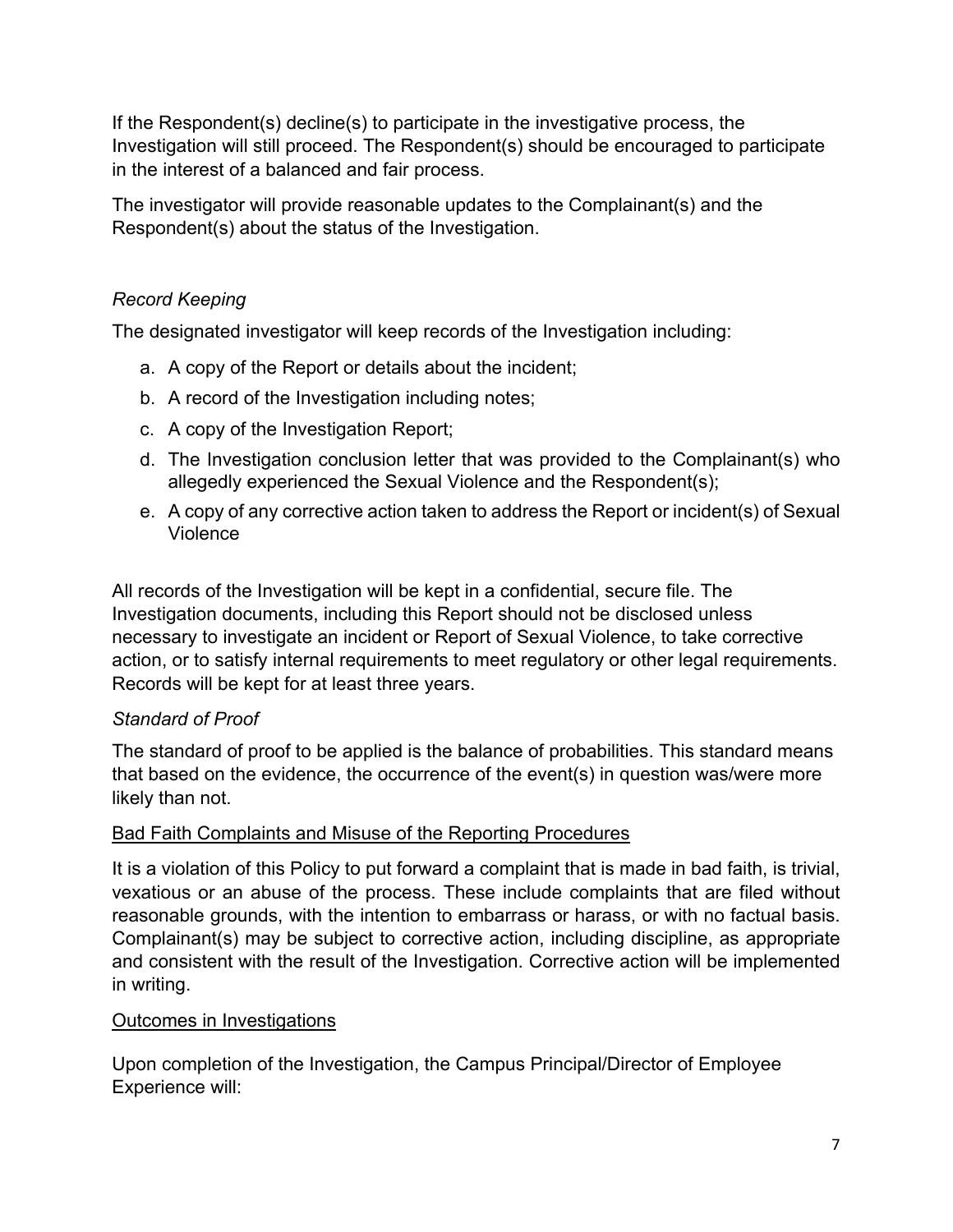- Review all of the evidence collected during the Investigation;
- Decide whether the Investigation was fair and conducted with procedural fairness to all parties, and due diligence;
- If the Investigation found that the allegation(s) of Sexual Violence are substantiated, determine what disciplinary action, if any, should be taken as set out below.

The decisions of the Campus Principal upon completion of the Investigation, and the reasons in support of this decision must be in writing and be delivered to the Complainant(s) and to the Respondent(s) within 20 business days of the completion of the Investigation.

In the event a Report is not substantiated, no further action will be taken, subject to the section on maintaining records. If there is need to restore a positive working/learning environment or if the Complainant(s) and/or Respondent(s) require counselling, follow-up measures may be taken to meet such needs.

Follow-up measures could include:

- Counselling for the parties;
- Application of strategies to restore a positive working/learning environment;
- Informal resolution/mediation if appropriate (the parties must Consent, and the process must not require any face-to-face meeting between the parties);
- specific training for the Complainant(s) or Respondent(s);
- workshops for the staff and/or others in the workplace/learning environment regarding their rights and responsibilities;
- separation of Respondent(s) and Complainant(s) from each other; and/or
- restorative measures.

# **Discipline**

If the Campus Principal/Director of Employee Experience determines that the Respondent(s) did engage in Sexual Violence, disciplinary or corrective action may be taken. Corrective action will be implemented in writing.

The following list provides examples of disciplinary or corrective action and is not meant to be exhaustive nor necessarily represent a progression of consequences or measures:

- Attendance at educational sessions on the impact of Sexual Violence;
- Restricted or prohibited access to TFS campuses and/or services;
- Disciplinary action up to and including termination of employment of instructors or staff;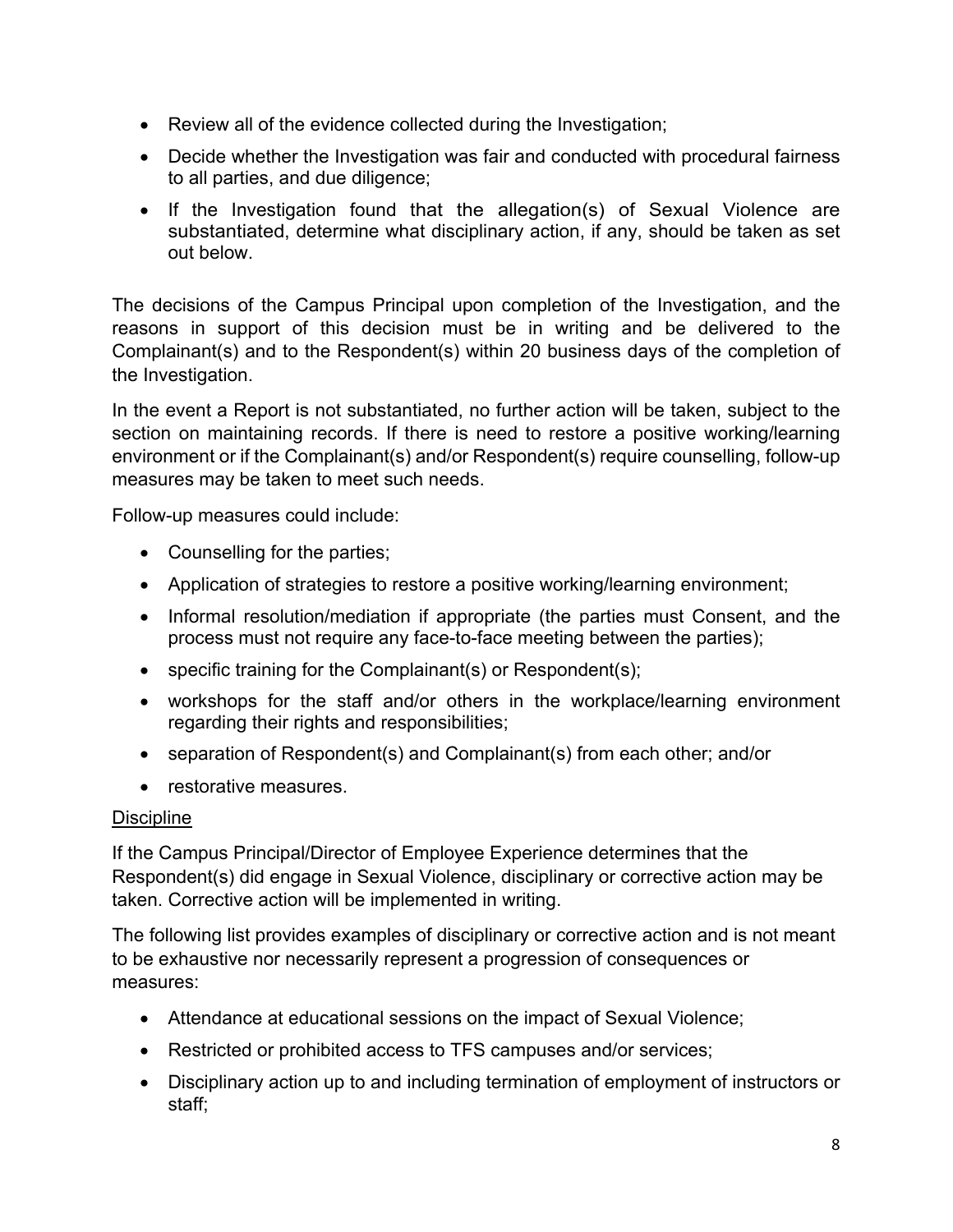- Suspension from TFS for a specified period of time and/or until specified conditions are met; and
- Expulsion of a Student from TFS.

In addition to the examples set out in paragraph above, TFS may take other disciplinary or corrective actions that may be appropriate in the circumstances. Complainants cannot be disciplined for using alcohol or drugs during any alleged incident.

# Appeal

An appeal may be made only by the Complainant(s) or the Respondent(s). The appeal must be made in writing to the President of TFS (the "President") and within 10 business days after the date of the decision that is the subject of the appeal. The appeal must include the reasons for the appeal, the reasons why the appeal should be granted, the arguments in support of the appeal and the outcome sought (the "Notice of Appeal").

The person seeking to appeal must demonstrate that one of the following grounds have been met:

- Procedure: Procedures were not correctly followed in making the decision. For example:
	- o University policy was incorrectly interpreted and applied;
	- $\circ$  There was a fundamental procedural error seriously prejudicial to the Student;
	- $\circ$  The decision maker erred in interpreting the facts or assessing the evidence.
- Student rights: The decision process or the decision infringed on the rights that TFS guarantees to the Student, including rights identified under the Academic Freedom policy and the Discrimination and Harassment policy;
- Natural justice: The decision-making process was not consistent with the generally understood principles of procedural fairness (natural justice). These include:
	- $\circ$  Right to be heard: the Student did not have a fair opportunity to present the Student's case;
	- o Freedom from bias: The decision maker was not impartial;
	- o Evidence-based decision-making: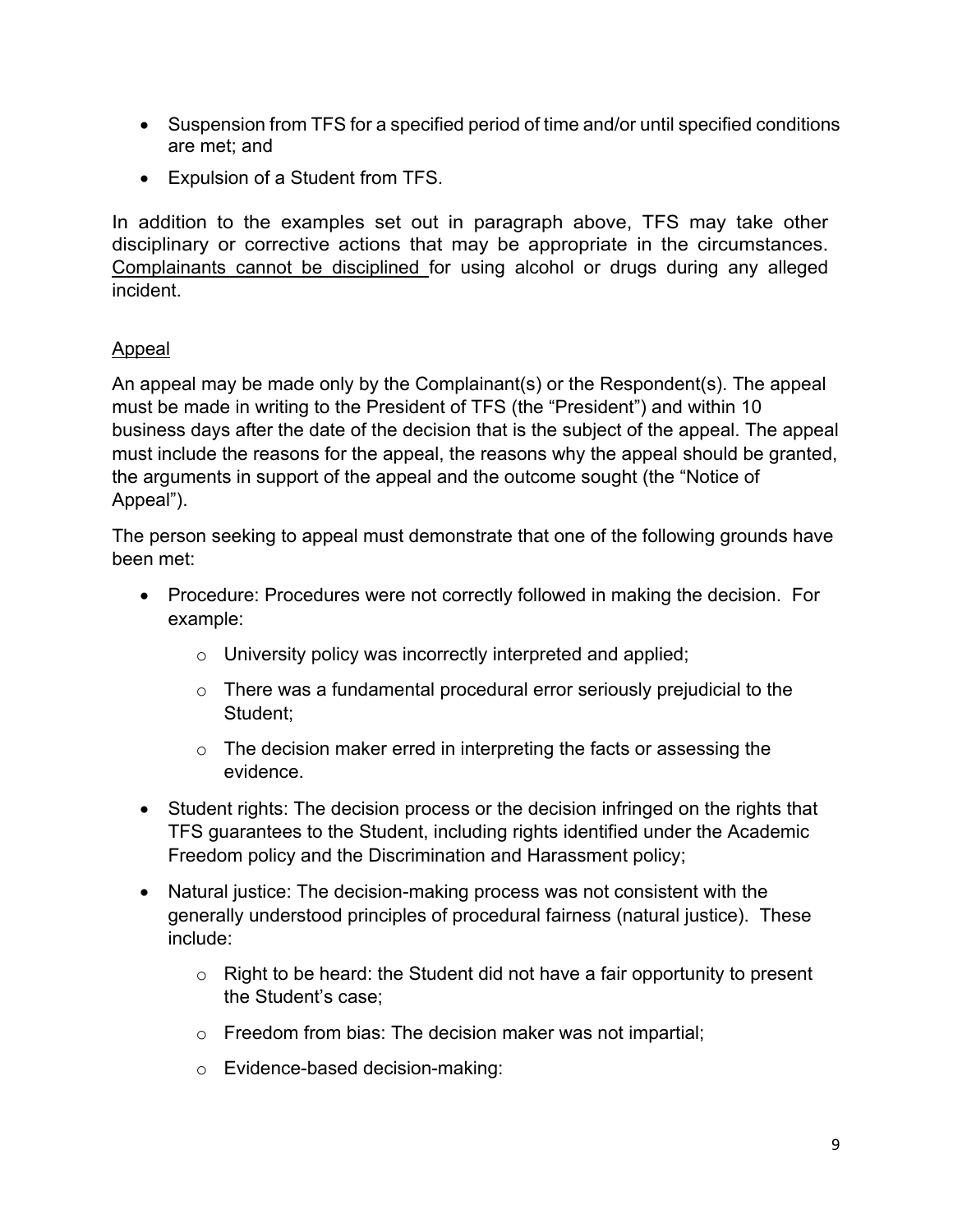- The decision was not based on evidence, but on speculation or suspicion; and/or
- The decision was not communicated in a way that made clear what evidence was used in making the decision.
- Medical: An unforeseen medical condition affected the student's judgements or actions.
- Compassion: Events and circumstances beyond control of the Student seriously impaired the student's judgments or actions.

Within 10 business days of receiving the Notice of Appeal, the President shall notify both parties as to the substance of the Appeal. The party who did not submit the Appeal shall be given 10 business days to respond, in writing, to the substance of the Appeal.

Within 20 business days of receiving the response to the Appeal, the President shall render a decision as follows:

- Uphold the decision and sanctions of the Campus Principal/Director of Employee Experience.
- Uphold the decision of the Campus Principal/Director of Employee Experience but render different sanctions.
- Grant the Appeal, which shall overturn the decision and sanctions of the Campus Principal/Director of Employee Experience. An overturned decision shall result in the President's having the right to render an outcome that is deemed just and appropriate.

The findings of the President shall be final and not subject to review by, or appeal to, any other decision- maker or decision-making body.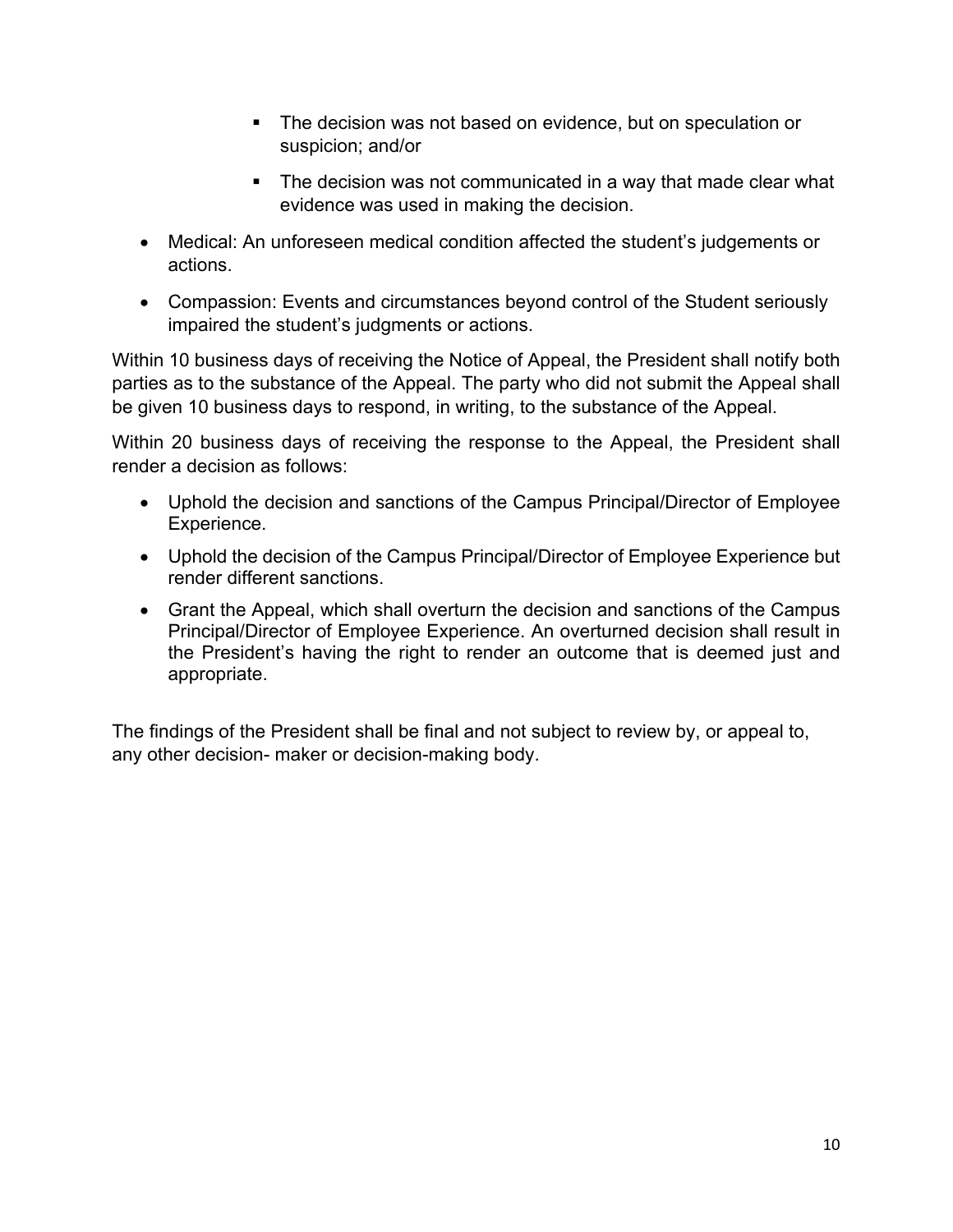## **APPENDIX A: SUPPORTS & SERVICES PROVIDED TO STUDENTS WHO HAVE EXPERIENCED SEXUAL VIOLENCE**

International Students residing outside of Canada are encouraged to connect with professional support in your local area. If you require immediate, in-person emergency care, go to your nearest emergency department, or dial your local emergency services telephone number for immediate help.

# **EMERGENCY MEDICAL SUPPORT**

## **Fredericton**

Hospitals:

o Dr. Everett Chalmers Regional Hospital (part of the SANE (Sexual Assault Nurse Examiner) Program): 700 Priestman Street, PO Box 9000, Fredericton, NB: 506-452-5400

# **Toronto**

Hospitals:

- o Sexual Assault & Domestic Violence Care Centre at the Women's College Hospital: 76 Grenville St., Toronto, ON: 416-323-6040
- o Humber River Hospital: 1235 Wilson Ave, Toronto, ON: 416-242-1000
- o North York General Hospital: 4001 Leslie St, Toronto, ON: 416-756-6000
- o Sunnybrook Health Sciences Centre: 2075 Bayview Avenue, Toronto, ON: 416-480-6100

#### **Metro Vancouver**

Hospitals:

- o BC Women's Hospital, Sexual Assault Service, 4500 Oak Street, Vancouver, BC: 604- 875-2424, Toll-free (BC): 1-888-300-3088
- o Vancouver General Hospital, Sexual Assault Service, 910 West 10th Avenue, Vancouver, BC: 604-875-2881
- o UBC Hospital Urgent Care Centre, Sexual Assault Service, 2211 Westbrook Mall, Vancouver, BC: 604-822-7121
- o Surrey Memorial Hospital, 13750 96 Avenue, Surrey, BC: 604-953-4723
- o Abbotsford Regional Hospital, 32900 Marshall Road, Abbotsford, BC: 604-851-4700 extension 646147

#### **COUNSELLING/SUPPORTS OFFERED BY TFS**

**Students** 

**Mental Health and Wellness Department** wellness@TFSu.ca

**Book a free, confidential appointment with a mental health counsellor at TFSubc.janeapp.com**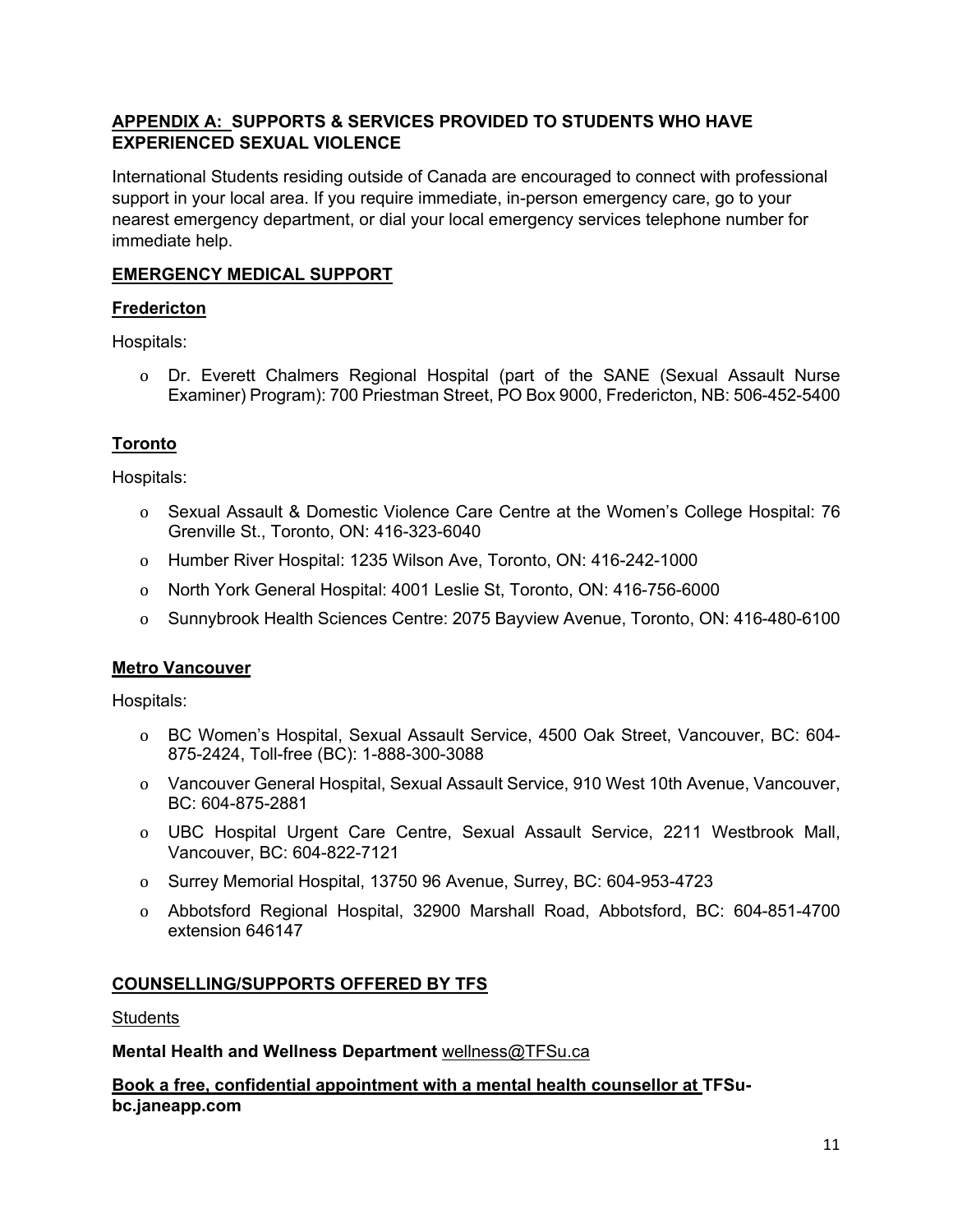#### Employees

#### **Free, confidential counselling for employees through the Employee Assistance Program:**  Call Toll-free 877 847 4525, Call-Back at +1 416 956 2979, E-mail: support@resourcesforyourlife.com, SMS Texting: +1 647 624 2840, ICONNECT YOU app (Passcode: TLGeap), www.resourcesforyourlife.com

#### Diversity, Equity and Inclusion Office

If you would like to confidentially discuss any matters related to diversity, equity, inclusion, please contact the Diversity, Equity and Inclusion Office's Director at tjaferi@TFSu.ca.

#### **OFF CAMPUS COUNSELLING**

#### **Fredericton**

#### **Sexual Violence New Brunswick**

Provides advocacy and support for those impacted by Sexual Violence, individual and group therapy, community presentations, and professional training.

506-454-0460

#### **Toronto**

#### **Toronto Rape Crisis Centre / Multicultural Women Against Rape**

416-597-1171 (main line), 416-597-8808 (counseling line) 25 ESPL, Toronto, ON

Offers legal support, referrals, a 24-hour crisis line, support groups and in-person counseling for victims of Sexual Assault. Mon-Fri, 9:30am-5:00pm

https://trccmwar.ca/

#### **Support Services for Male Survivors of Sexual Abuse Program**

1-866-887-0015 – Information 1-888-579-2888 http://www.attorneygeneral.jus.gov.on.ca/english/ovss/male\_support\_services/

#### **Oasis Centre des femmes (Francophone)**

416-591-6565, E-mail: services@oasisfemmes.org

http://www.oasisfemmes.org/

#### **Two-Spirited People of the First Nations**

416-944-9300, 14 College St · 4th floor · Toronto, ON

Counseling, information, and support for LGBTQ individuals of the First Nations community.

#### **The 519 Programs**

416-392-6877, 519 Church St. · Toronto, ON

Programs serving the LGBTQI2S+ communities in Toronto and beyond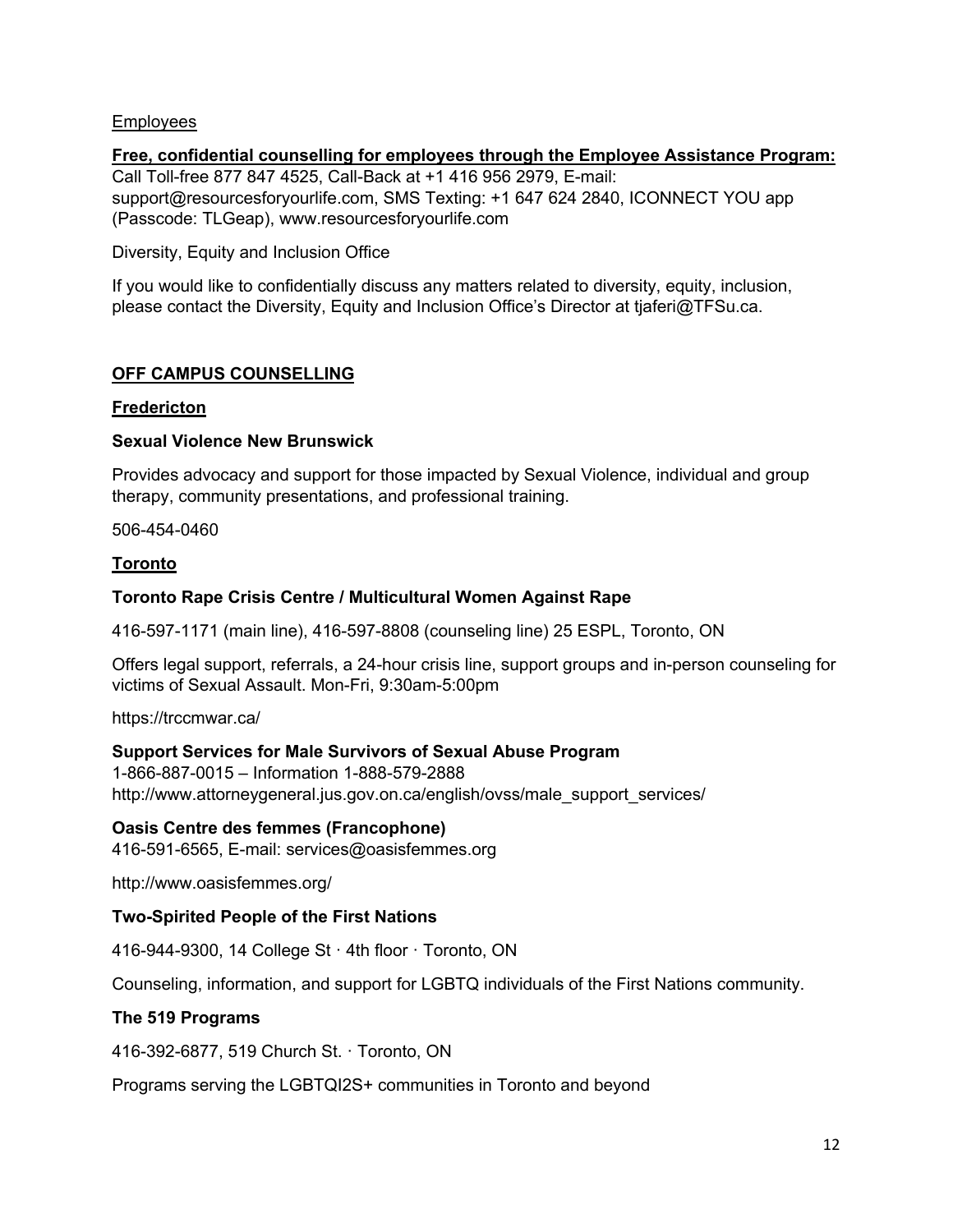https://www.the519.org/programs

#### **Sherbourne Health Centre**

416-324-4180 333, Sherbourne St. · Toronto, ON

Serving LGBTQ people, Homeless and under-housed individuals, Newcomers to Canada http://sherbourne.on.ca/counselling-services/

**Punjabi Community Health Services partnership with Sunoh** (International Student Mental Health charity – also focuses on sex trafficking)

437-991-4858

sunohcanada@gmail.com

http://www.sunohcharity.com/

#### **Metro Vancouver**

#### **WAVAW Rape Crisis Centre**

Lower Mainland 24/7 Crisis Line: 604-255-6344

Toll-free 24/7 Crisis Line available across Canada: 1-877-392-7583

Services and referrals for people of marginalized genders (women, Two-Spirit, trans, nonbinary, and more) aged 14+ who have who have experienced any form of sexualized violence. WAVAW has services specifically for Indigenous people.

www.wavaw.ca

#### **Rape Victims Support Network in Vancouver & Burnaby**

604-525-0999 (Office) 778-886-7001 (Confidential line)

Offers peer counselling and practical help to those victimized by rape. Services include Sexual Assault recovery counselling, advocacy and referrals.

https://assaultcare.ca/

#### **Family Services of Greater Vancouver- Trauma and Sexual Assault – Adult Services**

604-874-2938

Provides support to adults dealing with the effects of childhood trauma and or sexual abuse. Counsellors help with healing, moving forward in life, and developing self-awareness and protection, spiritual growth, self-soothing, and emotional regulation.

https://fsgv.ca/programs/victim-services/

#### **One Voice Canada (assists international Students that are victims of sexual abuse, labour exploitation, and in severe distress)**

info@onevoicecanada.org

https://onevoicecanada.org/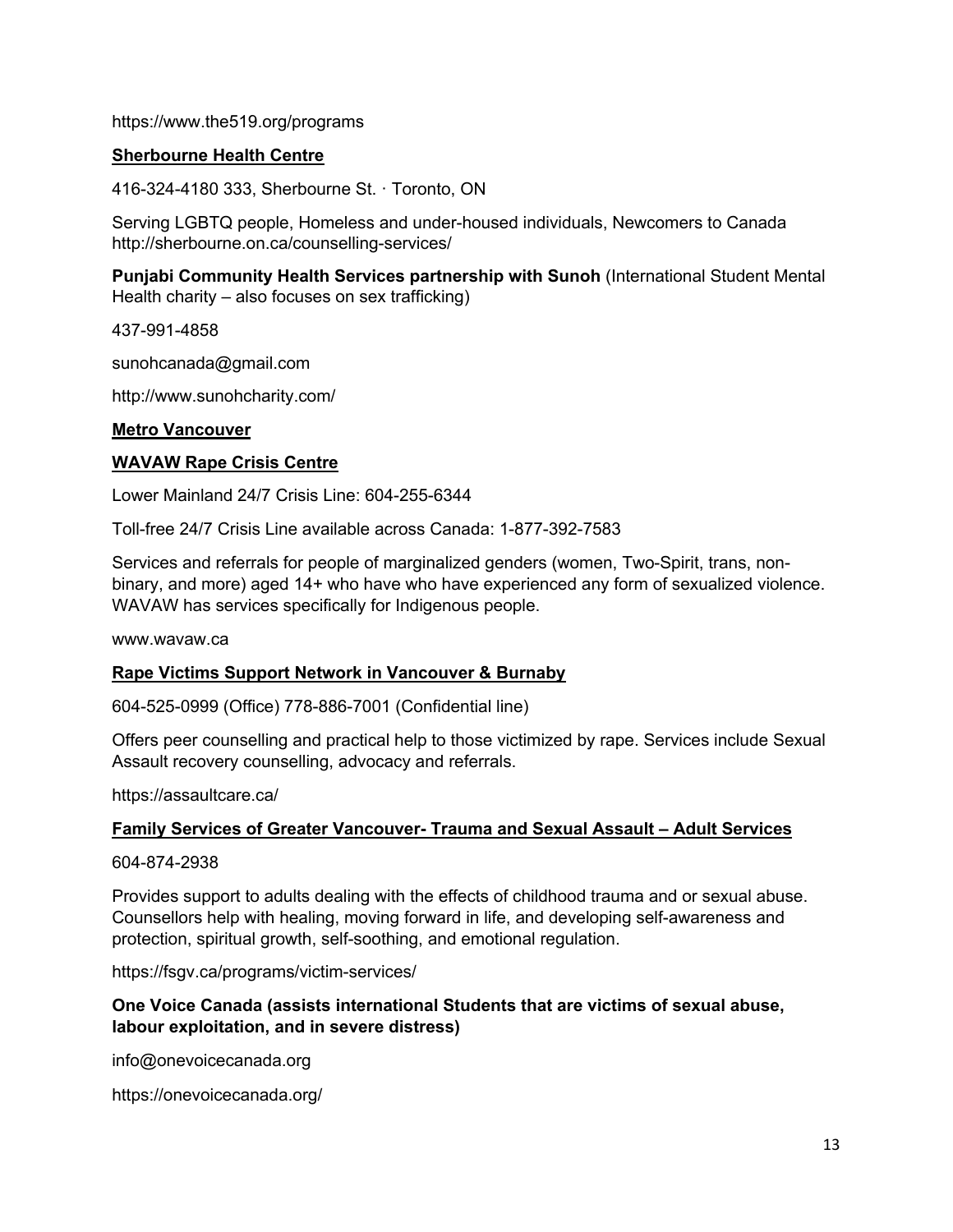## **OFF CAMPUS MEDICAL SERVICES**

#### **Fredericton**

## **Tele-Care 811**

Tele-Care is a free, confidential, health advice and information line. Dial 811 for access to bilingual, registered nurses, 24 hours a day, seven days a week. You will speak to a registered nurse when you call Tele-Care about health symptoms, injuries or illnesses. The nurse will assess your situation and provide information and advice to help you decide what to do. In an emergency, call 911 or visit the local emergency department.

## **Patient Connect NB**

Patient Connect NB is a provincially managed, bilingual patient registry for New Brunswickers without access to a primary health care provider (family doctor or nurse practitioner). New Brunswickers without a provider can register with Patient Connect NB and will be assigned to a provider on a first-come, first-serve basis. You will be contacted directly by the Primary Care Provider's office once you are referred to their practice.

https://www2.gnb.ca/content/gnb/en/departments/health/Hospital-Services/content/Patient\_Connect\_NB.html

## **Fredericton Medical Clinic**

(506) 458-0200, 1015 Regent Street, Fredericton, NB

# **Toronto**

#### **Barbra Schlifer Commemorative Clinic**

416-323-9149, 489 College Street · Suite 503 · Toronto, ON

Offers legal representation, information, counseling, transitional housing support, multilingual interpretation for women who have experienced violence. Mon.-Fri., 9am-5pm.

http://www.schliferclinic.com

#### **Planned Parenthood**

(416) 961-0113, 36 Prince Arthur Ave · Toronto, ON

Offers: Birth control options and prescriptions at reduced rates; Emergency Contraception; Anonymous HIV & STI Treatment and Testing; Free condoms and lube; Help finding food, housing, employment or legal aid; Immunizations, including flu shots; Mental Health Services; Nutritional Services; Pregnancy Options; Prenatal Services & Care; Pregnancy Testing; Services offered with or without health card. http://www.ppt.on.ca/

#### **The Hassle Free Clinic**

416-922-0566, 66 Gerrard Street East · 2nd Floor · Toronto, ON

A Women/Trans & Man/Trans Clinic for Sexual Assault/Domestic violence crisis support Offers: Doctor visits; HIV & STI testing and treatment; Birth Control Prescriptions; gynaecological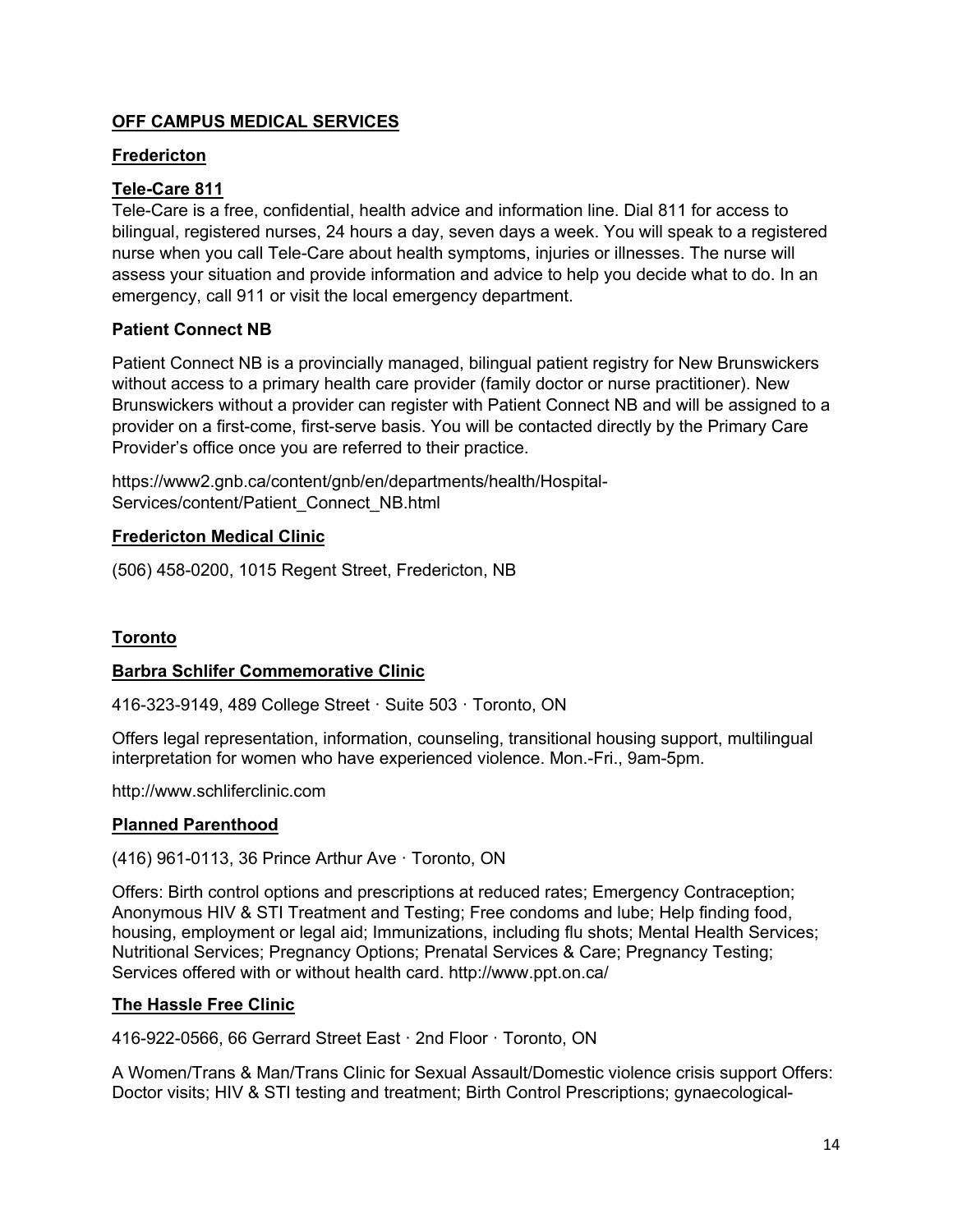concerns; expert led discussions; One-on-one nursing consultations; counseling support for Sexual Assault/violence, pregnancy, abortion, sexuality/trans issues, and HIV Positive women and trans women. http://www.hasslefreeclinic.org/ProgramsWomen.php

#### **Immigrant Women's Health Centre**

416-323-9986, 489 College Street · Suite 200 · Toronto, ON

A community-based non-profit agency serving immigrant women, refugee women, and women of colour. Provides comprehensive clinical and counseling services; free of charge, no OHIP required. http://www.immigranthealth.info

#### **Metro Vancouver**

#### **Vancouver Coastal Health**

http://www.vch.ca/

#### **HealthLink BC**

https://www.healthlinkbc.ca/services-and-resources/find-services

#### **HOUSING**

#### **Fredericton**

#### **Gignoo Transition House**

Provincial service for abused Indigenous women and their children. Call: 506-458-1236 or 1-800- 565-6878

#### **Women in Transition**

#### Crisis Line: 506-459-2300 | Office: 506-457-2770

Transition house for abused women and their children. The staff at the transition house can provide counselling and give information about legal options and social services. Transition houses are open 24 hours every day, seven days a week. An abused woman and her children can stay there free of charge for about one month. http://www.womenintransitionhouse.ca/

#### **The Chrysalis House**

#### 506-451-3482

Provides a nurturing home for youth between the ages of 16 to 19 to mend their past hurts and a supportive and engaging environment for them to develop essential life skills. https://www.yitfredericton.ca/progrms-and-services

#### **Toronto**

#### **YMCA Sprott House**

#### (647) 438-8383

YMCA Sprott House - Walmer Road Centre provides affordable and supported residential living for up to 25 young people between the ages of 16 to 24. It first opened its doors in September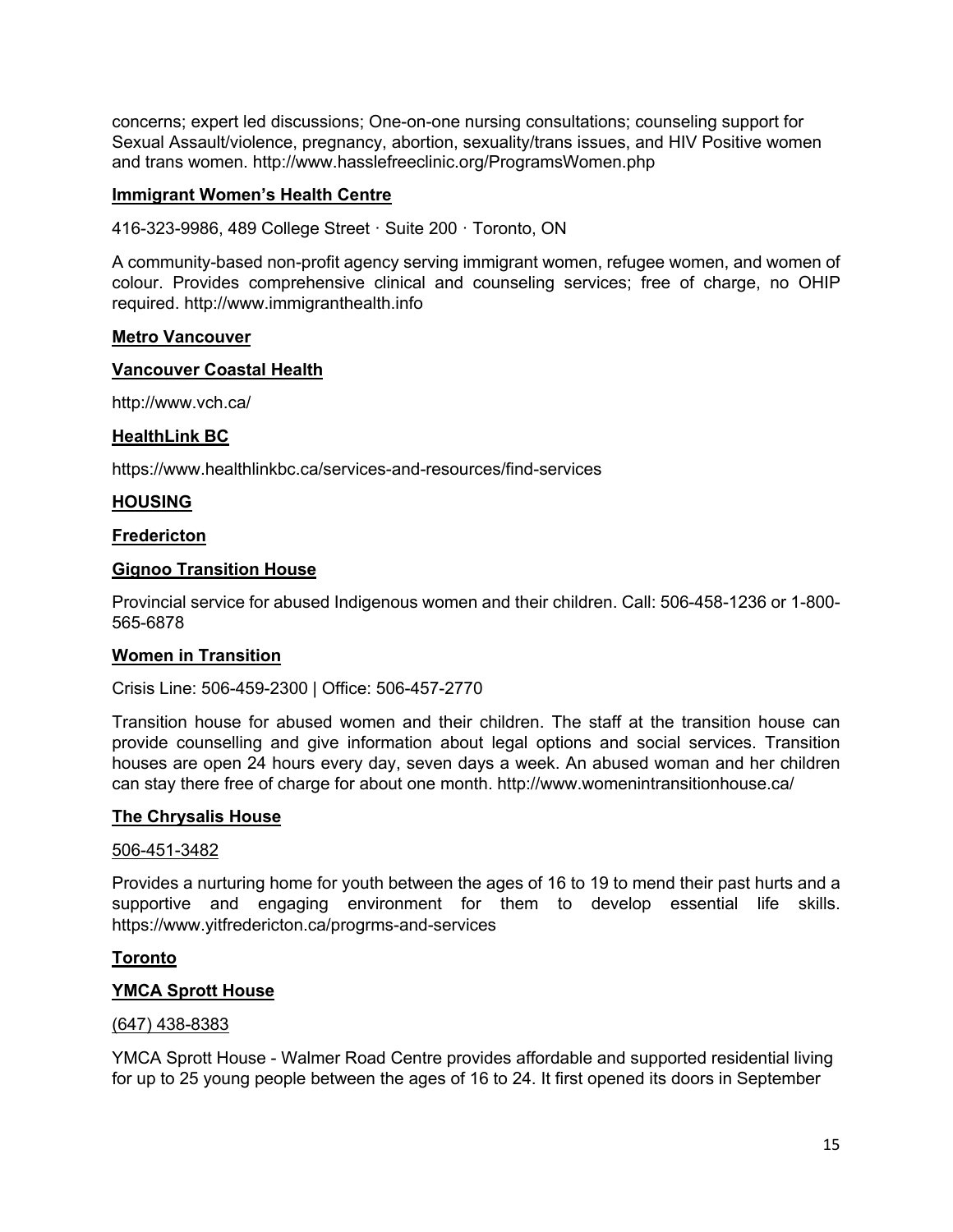2007 and is now the first LGBTQ2S and allies transitional housing program for youth in Canada https://ymcagta.org/youth-programs/youth-housing

#### **City of Toronto Housing & Homelessness Services**

The preferred way to access emergency shelter is to call 311 or Central Intake 416-338-4766 or Toll Free 1-877-338-3398.

https://www.toronto.ca/community-people/housing-shelter/

#### **ShelterSafe.ca**

ShelterSafe.ca is an online resource to help women and their children seeking safety from violence and abuse. The clickable map will serve as a fast resource to connect women with the nearest shelter that can offer safety, hope and support. Our objective is to ensure that women can seek safety when they need it. Sheltersafe.ca allows you to quickly identify a shelter in a specific geographic area along with its 24-hour emergency phone number.

http://www.sheltersafe.ca

#### **Metro Vancouver**

#### **Metro Vancouver Housing Services**

http://www.metrovancouver.org/services/housing/Pages/default.aspx

#### **Sunoh Charity**

437-991-4858, E-mail: sunohcanada@gmail.com Provides support to international Students with respect to issues of mental health, suicide, substance abuse and sex trafficking. http://www.sunohcharity.com/

#### **HELPLINES AND MENTAL HEALTH SERVICES**

#### **National**

#### **Canadian Human Trafficking Hotline** (24/7)

1-833-900-1010, Chat www.canadianhumantraffickinghotline.ca

**Nisa Helpline** (Monday to Friday 10:00am to 10:00pm ET) 1-888-315-6472, info@nisahelpline.com Nisa Helpline is a peer-to-peer counselling helpline available to Muslim women of all ages. www.nisahelpline.com

## **One Voice Canada - Voice of International Students**

E-mail: help@onevoicecanada.org Provides resources and support to international Students dealing with different vulnerabilities related to mental health needs, legal and immigration issues. https://onevoicecanada.org/

#### **Black Youth Helpline**

Toronto: 416-285-9944, Toll Free: 1-833-294-8650, Email: info@blackyouth.ca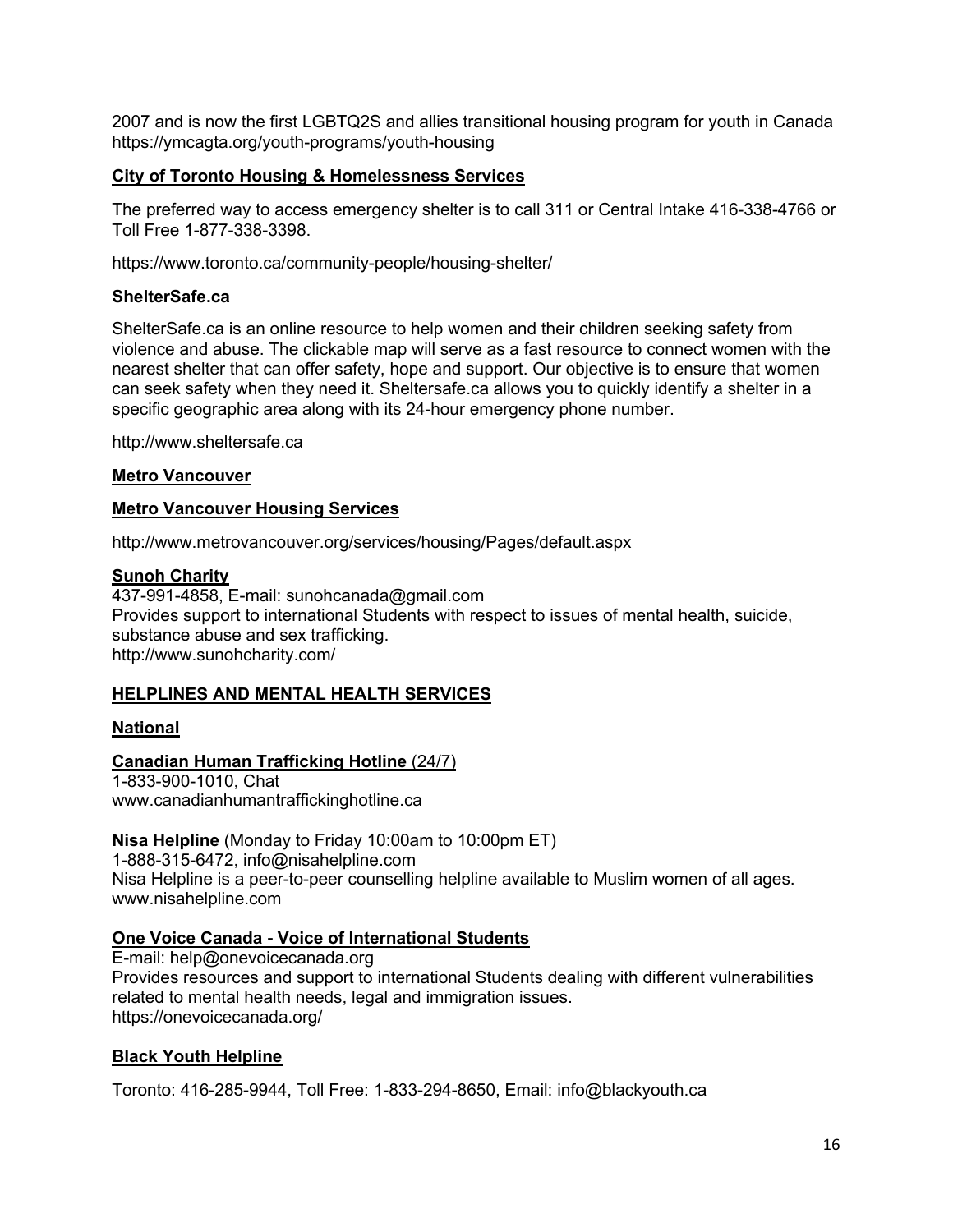## **Naseeha Youth Helpline**

Helpline/Textline: 1 (866) 627-3342 (NASEEHA)

7 days a week Naseeha answers calls from around the world from Muslim and non-Muslim youth experiencing life's challenges.

https://naseeha.org/contact-us/

#### **Crisis Services Canada**

24/7 toll free line 1-833 456-4566. Connect via text at 45645, 4 pm to 12 am ET. Or to find other resources in your area dial 2-1-1 (if available in your area). If it is an emergency, dial 9-1-1

If you're thinking about suicide, are worried about a friend or loved one, the Canada Suicide Prevention Service is available 24/7 for voice and 4pm to 12am ET for text. https://www.crisisservicescanada.ca/en/

#### **Kids Help Phone (for youth up to age 25)**

24/7 Phone Line: 1-800-784-2433, SMS Text: Text CONNECT to 686868, Instant Messaging and More Info: www.kidshelpphone.ca

#### **Trans Lifeline hotline:**

Call: 877-330-6366, 10am-4am ET

https://www.translifeline.org/

#### **Wellness Together Canada**

SMS Text: Youth Text "WELLNESS" to 686868, Adults Text "WELLNESS" to 741741

Call 911 if you are in immediate danger or need of urgent medical support.

Indigenous people can also reach out to Hope for Wellness at 1-855-242-3310.

https://ca.portal.gs/

#### **Toronto**

#### **Assaulted Women's Help Line**

416-863-0511, toll-free in Ontario at 1-866-863-0511 or 416-323-6040 if assaulted in last 72 hours.

Call-in only. Emergency help line for women that have been assaulted. Anonymous, accessible 24 hours a day.

http://www.awhl.org

**Independent Legal Advice for Sexual Assault Survivors Pilot Program**1-855-226-3904 https://www.attorneygeneral.jus.gov.on.ca/english/ovss/ila.php